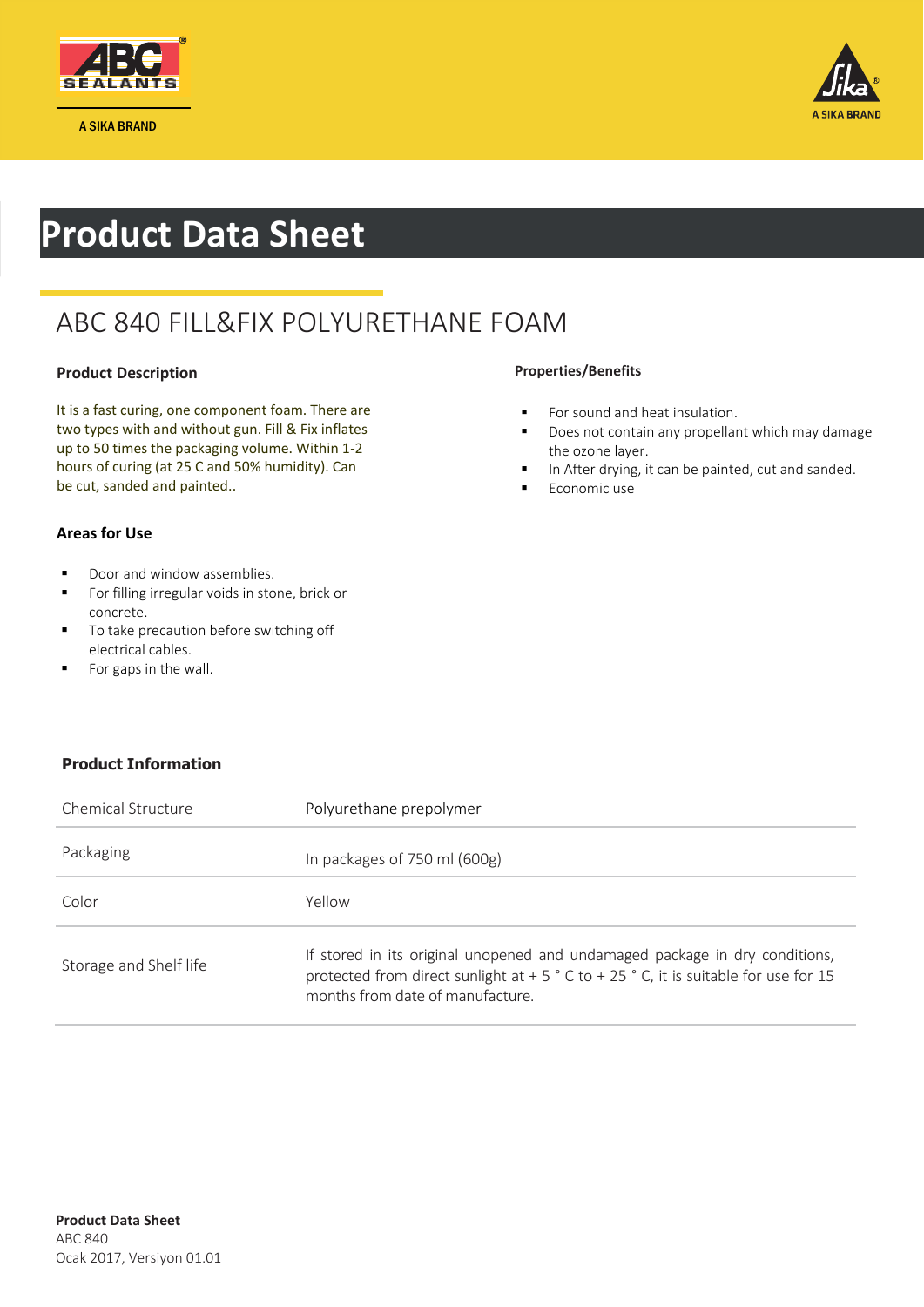

A SIKA BRAND



# **Product Data Sheet**

### ABC 840 FILL&FIX POLYURETHANE FOAM

### **Technical Properties**

| Chemical Structure           | Polyurethane prepolymer      |
|------------------------------|------------------------------|
| Curing Systemm               | Moisture cure                |
| Density                      | 23 $\pm$ 3 kg/m <sup>3</sup> |
| Tack Free Time               | 10 dak                       |
| <b>Cutting Time</b>          | 15-20 dak.                   |
| Fire class of the Cured Foam | B3                           |
| Tensile Strength             | 9 N/cm <sup>2</sup>          |
| Compression Strength         | 4 N/cm <sup>2</sup>          |